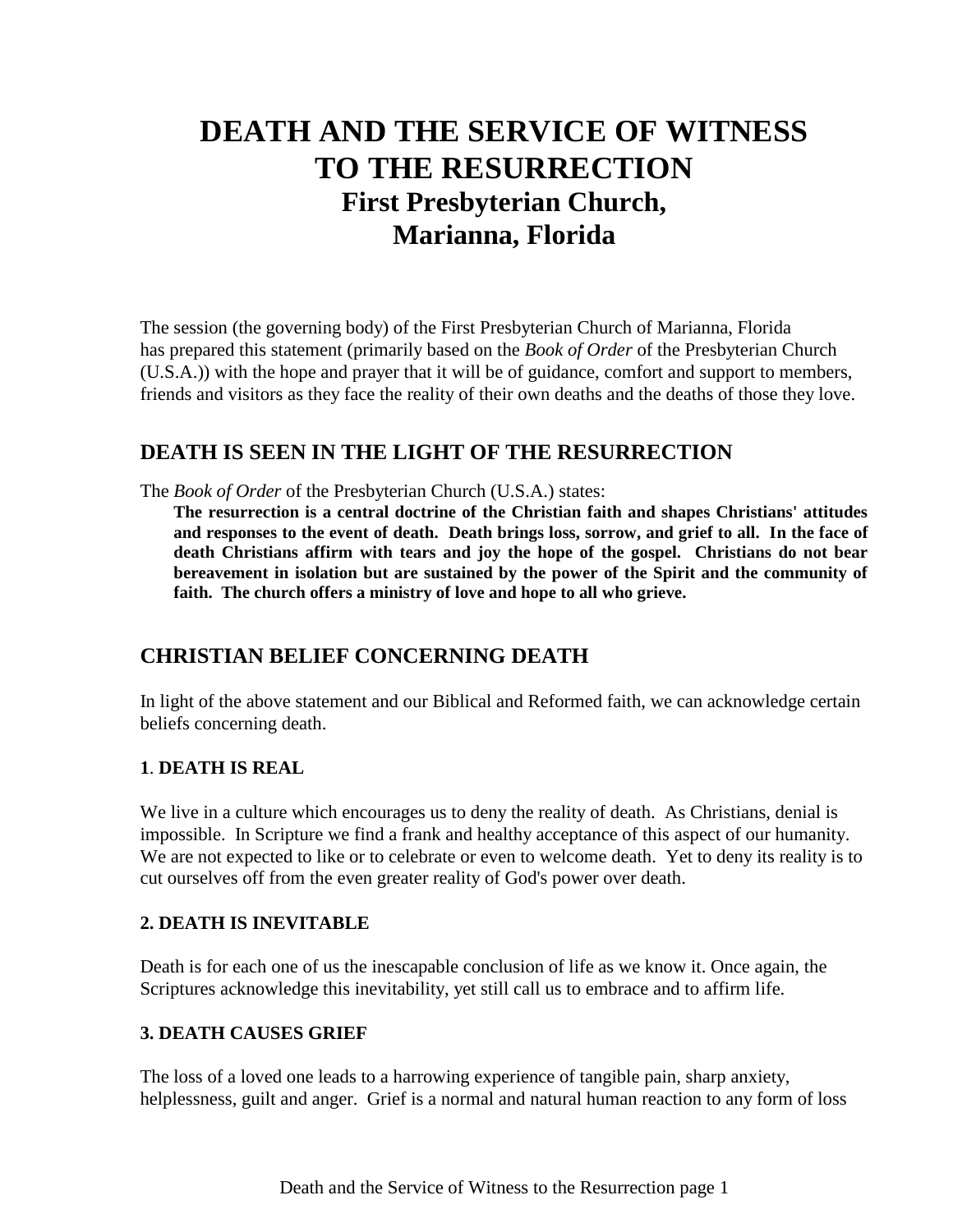and is more intense the deeper the relationship with the one who is lost. As a normal human experience, grief is something of which we need not be ashamed or feel guilty. Even with our hope as Christians we still affirm that tears are not out of place when confronted by the death of one we love. Instead of denying the reality of grief, we need to support and encourage one another in dealing with the experience. Since we are the Body of Christ, we belong to one another in the Lord. It is, therefore, in and through the church that we can have the most tangible experience of God's comfort and compassion ministering to our grief.

We would recommend to those who are grieving the books, "Good Grief" by Dr. Granger E. Westberg and "Experiencing Grief" by H. Norman Wright, as well as the statement, "Understanding and Experiencing Grief and Loss following the Death of Loved One," produced by the National Health Ministries of the Presbyterian Church (U.S.A.) All of these are available from the pastor.

## **4. DEATH IS NOT THE END**

- A. With all Christians we believe that death has been conquered by God in Jesus Christ. Every New Testament book declares or assumes that Christ rose from the dead. "Jesus Christ is Risen Today" is the message not only for Easter day but for every day of the year, and is the foundation of our hope as Christian men and women.
- B. We believe that as the followers of Christ we shall share in his victory over the grave. "And God raised up the Lord and will also raise us up by his power." (I Corinthians 6:14). The fact of his resurrection is the rock upon which we build a faith that we shall be raised to a new and an everlasting life.
- C. What will the resurrected body be like? No one knows. The Apostle Paul tells us that it will not be a resurrection of the flesh but that God will give us "spiritual bodies". This seems to mean that we will be individual persons with means of expression and identification.
- D. We affirm that at death the believer goes to the presence of God, who is our eternal home. The Christian no longer inhabits a physical body. The real person is taken to the presence of God. With the Apostle Paul we affirm that not even death can separate us from God's love in Jesus Christ.
- E. The hope of eternal life is based not upon our own worth, which could only bring God's displeasure and condemnation, but upon the grace and the mercy of God. As Christians, we commit into God's gracious care and keeping those who die, trusting in the good news of life beyond life through Jesus Christ our Lord.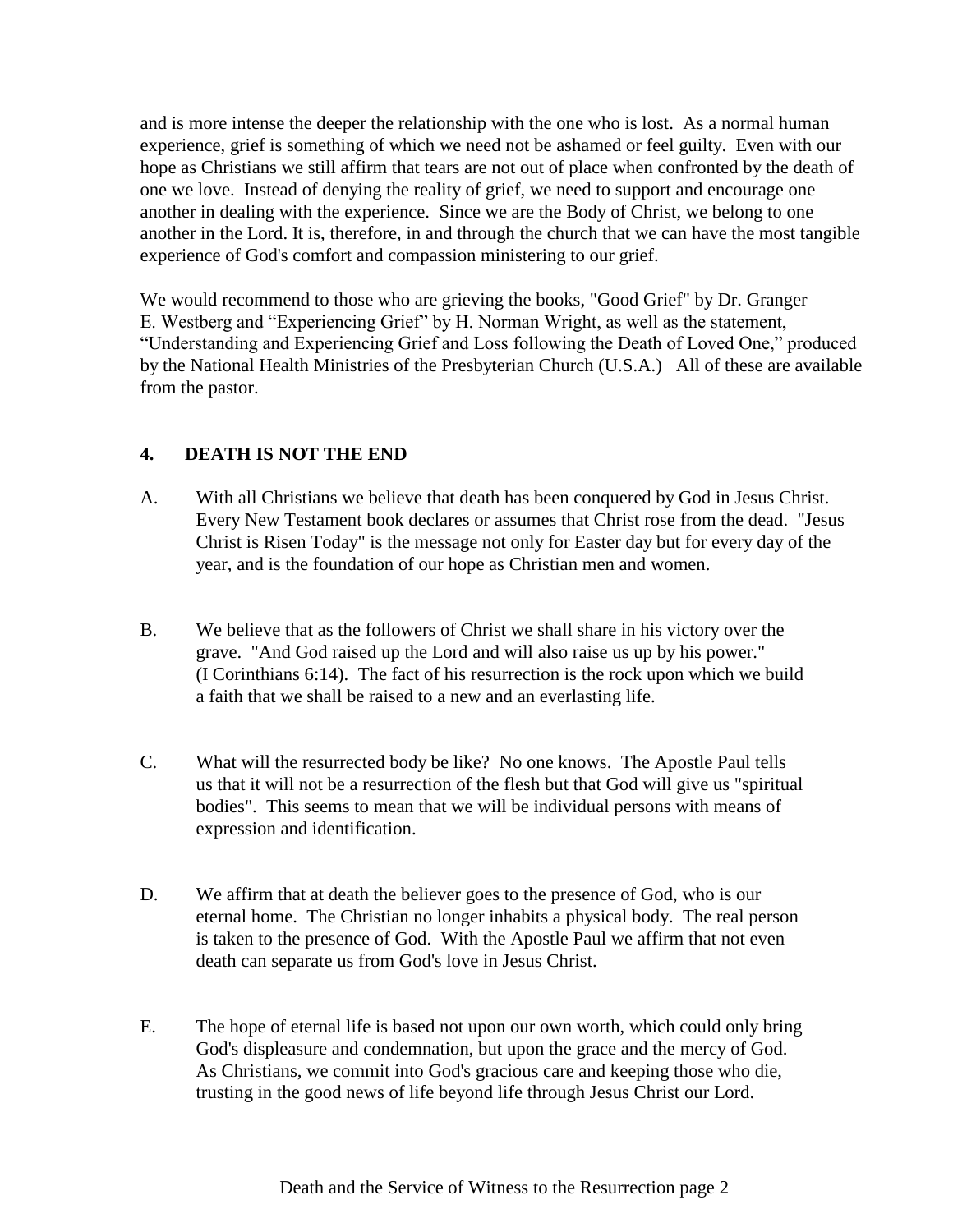# **PLANNING ARRANGEMENTS FOR THE TIME OF DEATH**

The *Book of Order* of the Presbyterian Church (U.S.A.) states:

**Because it is difficult under emotional stress to plan wisely, the session should encourage members to discuss and plan in advance the arrangements which will be necessary at the time of death, including decisions about the Christian options of burial, cremation, or donation for medical purposes. These plans should provide for arrangements which are simple, which bear witness to resurrection hope, and in which the Christian community is central. The session is responsible for establishing general policies concerning the observance of services on the occasion of death.**

In light of the above statement, the session shares the following comments:

## **1. FUNERAL ARRANGEMENTS**

The session encourages families to make a calm appraisal of intents and desires concerning appropriate funeral arrangements before death is imminent. The form on the attached pink sheet is intended to be of assistance to you in this matter. A copy should be retained by the family in a place known to survivors. A completed copy also may be placed in a sealed envelope with your name on the outside and given to a pastor to place in a confidential file at the church until needed.

## **2. DISPOSITION OF THE BODY**

Christian methods of disposition of the body are burial, cremation or donation for medical purposes. Even where the whole body is not donated for medical purposes consideration of the use of organs is an appropriate act of Christian stewardship. In the case of cremation the ashes may be buried or scattered. Whatever method of disposition is chosen, ostentation and undue expense should be avoided.

## **3. MEMORIALS**

In lieu of flowers, it is increasingly becoming a custom to suggest that memorial contributions be made to the church or to a specific charity. This, along with remembering one's church and favorite charities in one's will, is a way of continuing the Christian stewardship that one has practiced in life.

#### **4. FUNERAL OR MEMORIAL SERVICE?**

Traditionally, the burial or cremation has taken place following the service at the church. Such practice, though, was not that of the early Christians, nor that of the early American Protestants. The bringing of the body to the church was introduced by the Roman Catholic Church. The ancient practice has much to commend it. If the burial or cremation occur prior to the church service people are freer to turn their attention away from the physical remains to God**,**  who is our refuge and strength. A "Service of Witness to the Resurrection" concluding at the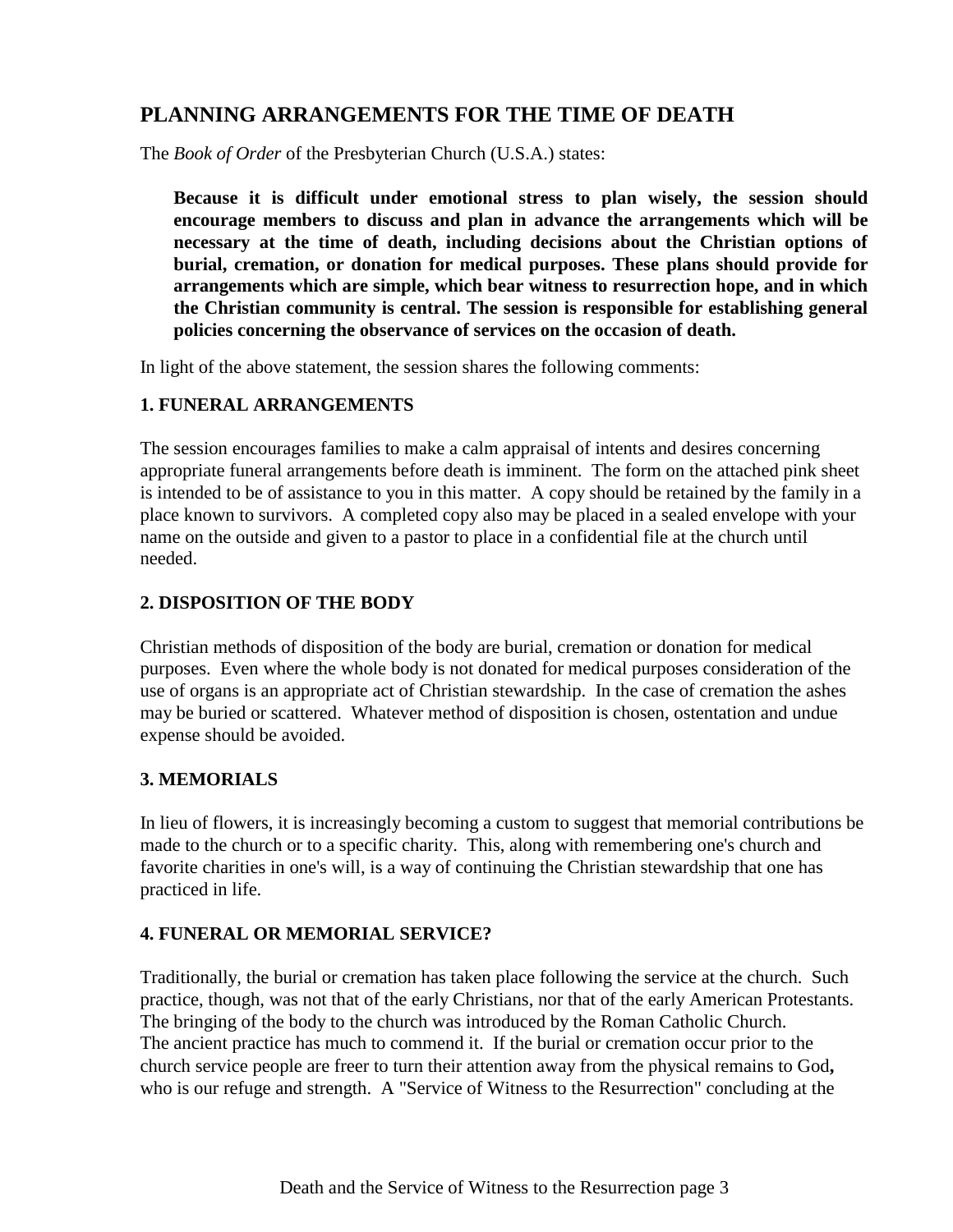church rather than the graveside or crematorium can create a feeling far less stark and dreadfully final. Such a service, unless the family so desired, would not require the services of a funeral director. Whether the service is a funeral service, with the body or cremated remains present at the church, or a memorial service at which the body or the cremated remains are not present, the basic order of service for the "Service of Witness to the Resurrection," held at the First Presbyterian Church remains the same.

# **A SERVICE ON THE OCCASION OF DEATH**

The *Book of Order* of the Presbyterian Church (U.S.A.) states:

**The service on the occasion of death ordinarily should be held in the usual place of worship in order to join this service to the community's continuing life and witness to the resurrection. The service shall be under the direction of the pastor. Others may be invited to participate as leaders in the service at the discretion of the pastor. This service may be observed on any day. A request to observe such a service as a part of the Lord's Day service or to celebrate the Sacrament of the Lord's Supper as a part of a service on the occasion of death requires the approval of the session.**

**This service may be observed before or after the committal of the body. In order that attention in the service be directed to God, when a casket is present it shall be closed. It may be covered with a funeral pall. The service shall be complete in itself, and any fraternal, civic, or military rites should be conducted separately. When there are important reasons not to hold the service in the usual place of worship, it may be held in another suitable place such as a home, a funeral home, a crematorium, or a graveside.**

In light of the above statements, the session would share the following comments:

## **1. A SERVICE OF WITNESS TO THE RESURRECTION**

This title from *The Book of Common Worship* of the Presbyterian Church (U.S.A.) reminds us that for Christians a service on the occasion of death is primarily one which focuses attention on the Christian hope of resurrection through the resurrection of Jesus Christ from the dead.

## **2. A SERVICE OF WORSHIP TO GOD**

Central to any service on the occasion of death must be the recognition that it is God, the Creator and Sustainer of life, who is being worshipped and not the person who has died. In this service God's people witness to their faith in the communion of saints, the resurrection of the body and the life everlasting. Thanksgiving is offered to God, the Creator of all, for the gift of life given to the deceased. God's promises of help and comfort to those who mourn are remembered and claimed.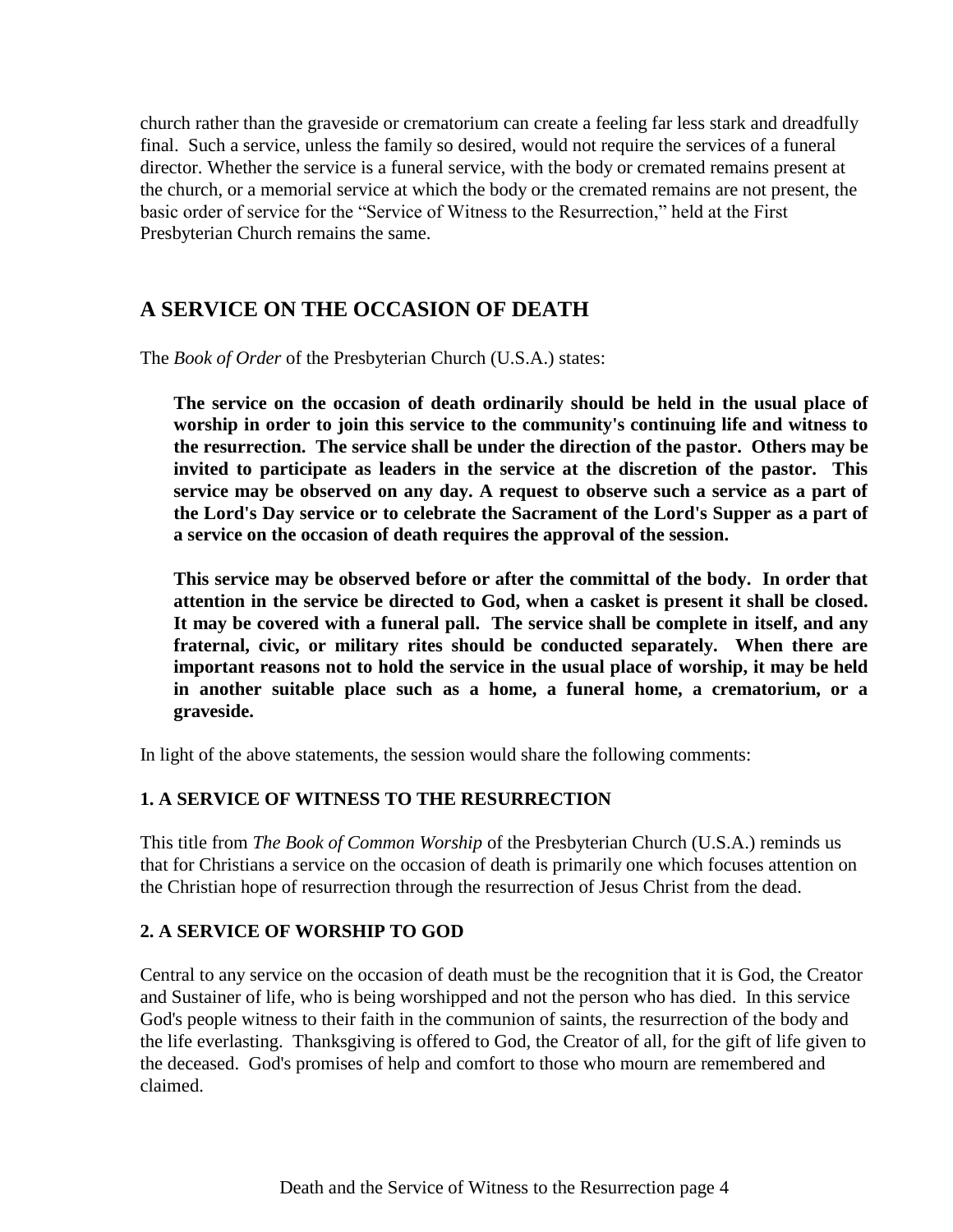#### **3. AS A SERVICE OF WORSHIP IT SHOULD BE HELD IN THE CHURCH**

There are sometimes, of course, extenuating circumstances, but normally the church is the most suitable place for such a service. This is the place where faith is given birth and is nurtured, where marriage vows are made, where children are baptized and confirmed, where the Lord's Supper is celebrated and where week by week the congregation gathers to worship. It is the setting and the association of the church that helps to give an awareness of the presence of God which brings assurance, comfort and hope. It is anticipated even if the service is not held at the church that the pastor would conduct the service.

## **ELEMENTS IN A CHRISTIAN SERVICE ON THE OCCASION OF DEATH**

#### **1. THE READING OF SCRIPTURE**

God's Word to our need is the strength of the Christian service on the occasion of death. God speaks to our grief his healing word of love and assurance.

Old Testament readings particularly appropriate for such a service include: Psalms 23; 27; 46; 90; 91; 103; 121; 130; 139; Job 19:23-27; Isaiah 25:6-9; 26:1-4,19; 40:1-11, 27-31; 43:1-3a, 18-19, 25; 55:1-3;6-13; 65:17-25.

New Testament readings particularly appropriate for such a service include: Luke 23:33, 39-43; John 11:17-27; 14:1-6 25-27; Romans 6:3-9; 8:28-39; I Corinthians 13 and 15; II Corinthians 4:16-5: 1; I Thessalonians 4:13-18; I Peter 1:3-9; Revelation 7:9-17; 21:1-4; 22:3-5.

#### **2. PRAYERS**

Prayers shall be offered:

giving thanks to God

- -- for life in Jesus Christ and the promise of the gospel, for the life of the one who has died,
- -- for the comfort of the Holy Spirit,
- -- for the community of faith;

making intercessions

- -- for family members and loved ones who grieve,
- -- for those who minister to and support the bereaved,
- -- for all who suffer loss;

lifting supplications

-- for faith and grace for all who are present;

concluding with everyone praying together the Lord's Prayer.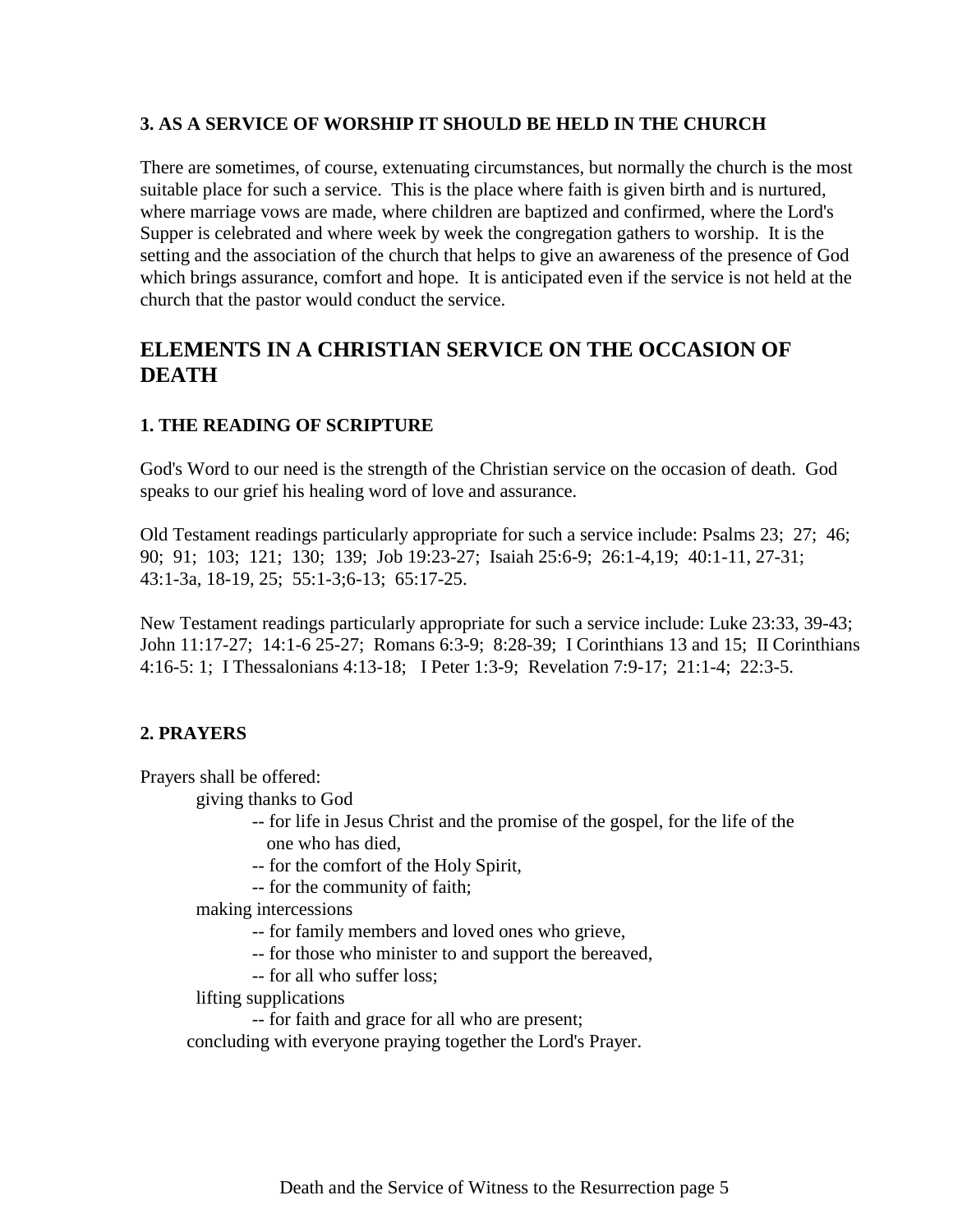#### **3. AFFIRMATION OF FAITH**

It is appropriate at such a service that the congregation affirm again its faith using the Apostles' or Nicene Creeds, or other more recent confessions of faith. On such occasions the familiar words of the creeds, "the communion of saints, the resurrection of the body, and the life everlasting" take on a new meaning.

#### **4. THE SINGING OF HYMNS**

There is nothing which gives such a service its intended note of faith and victory as the united voices of Christians singing some of the great hymns which affirm God's power over death, a belief in the resurrection to life everlasting, and the assurance of the communion of saints. Below is a list of appropriate hymns for a service at the time of death from *The Presbyterian Hymnal.*  This list is intended to be helpful to those planning such services and not be complete. The pastor and church organist will be happy to discuss other favorite hymns that a family would like included in the service.

A Mighty Fortress is our God Our God, Our Help in Ages Past For All the Saints Now Thank We All our God How Firm a Foundation Near to the Heart of God Christ the Lord is Risen Today The Church's One Foundation Guide Me, O Thou Great Jehovah Abide With Me Praise to the Lord, the Almighty Give Thanks for Life Crown Him With Many Crowns Amazing Grace The Lord's My Shepherd Joyful, Joyful, We Adore Thee The Church's One Foundation Love Divine, All Loves Excelling Eternal Father, Strong to Save Christ is Alive When We Are Living How Great Thou Art Great is Thy Faithfulness Lift High the Cross I Danced in the Morning We Know that Christ is Raised Baptized in Water To God be the Glory Christ is Alive Christ is Risen! Shout Hosanna Alleluia! Alleluia! Give Thanks Jesus Christ is Risen Today Thine is the Glory Morning Has Broken O Jesus, I have Promised O for a Closer Walk with God God of Our Life Lead on, O King Eternal I Greet Thee, Who My Sure Redeemer Art Praise My Soul, the King of Heaven For the Beauty of the Earth If Thou but Suffer God to Guide Thee Sing Praise to God Who Reigns Above God of Grace and God of Glory Here, O My Lord, I See Thee Lord, Speak to Me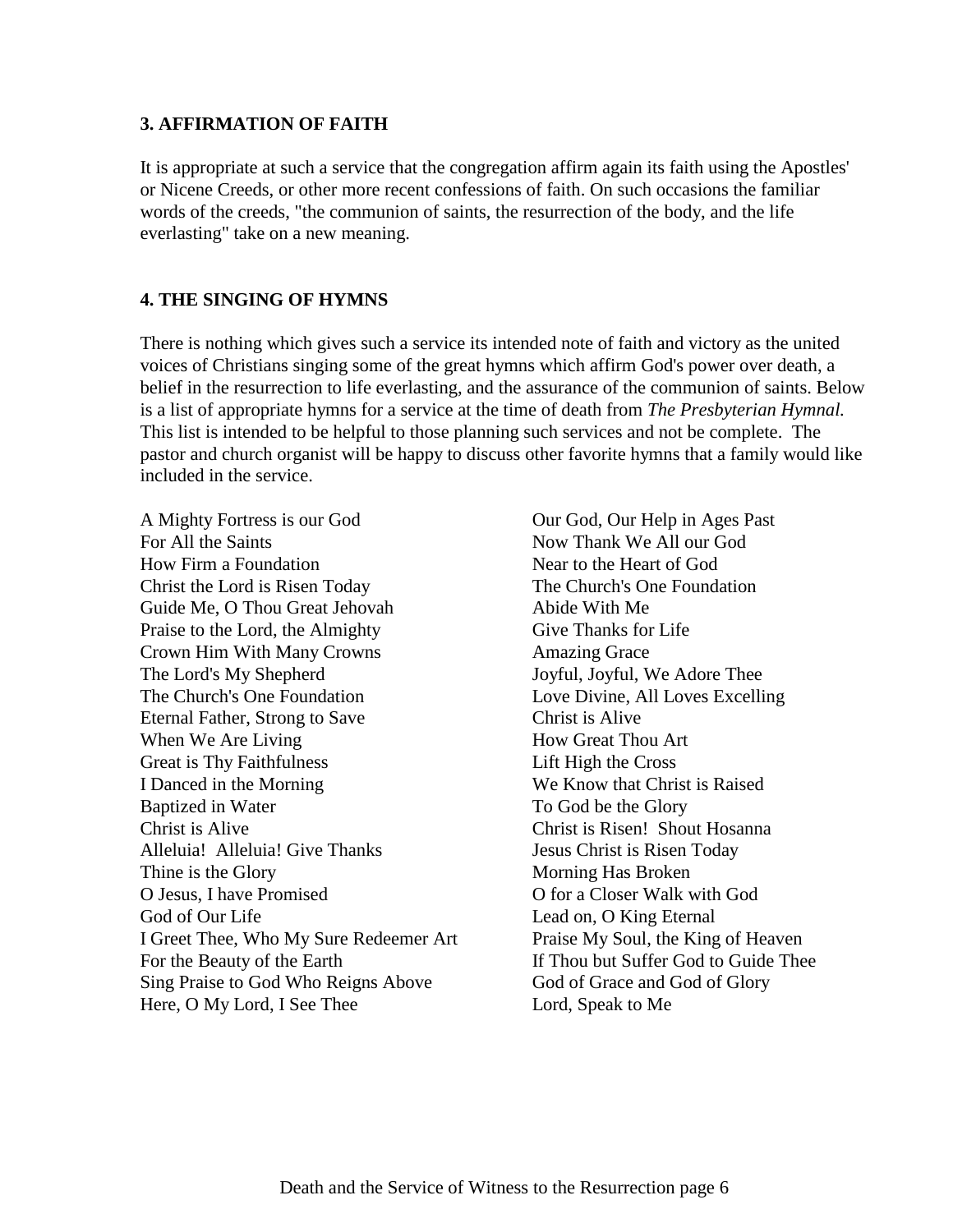#### **5. ORGAN MUSIC, SOLOS AND ANTHEMS**

All music used during such a service including solos, anthems and organ music should be selected in consultation with the church organist and should reflect the triumphant good news of God's victory over death in the resurrection of Jesus Christ.

## **6. THE ORDER OF SERVICE**

The following order of worship is generally used for services on the occasion of death which are held at the church. This same basic order is used whether these are funeral services with the body or cremated remains present, or memorial services when the body or cremated remains are not present.

> Organ Prelude Call to Worship Prayer of Adoration Hymn Affirmation of Faith Gloria Patri Old Testament Lessons Prayer of Thanksgiving Hymn/Organ Interlude/ Solo/ Anthem New Testament Lessons Prayer of Intercession The Lord's Prayer Hymn The Charge and Benediction Organ Postlude

If the service at the church is followed by a Service of Committal at the graveside or at the columbarium it generally will take the following order:

Scripture Sentences Prayer Act of Committal Prayer The Charge and Benediction

If the service at the time of death is held only at the graveside it generally will take the following

order: Call to Worship

Prayer of Adoration Scripture Readings Prayer of Thanksgiving Act of Committal Prayers of Intercession The Lord's Prayer The Charge and Benediction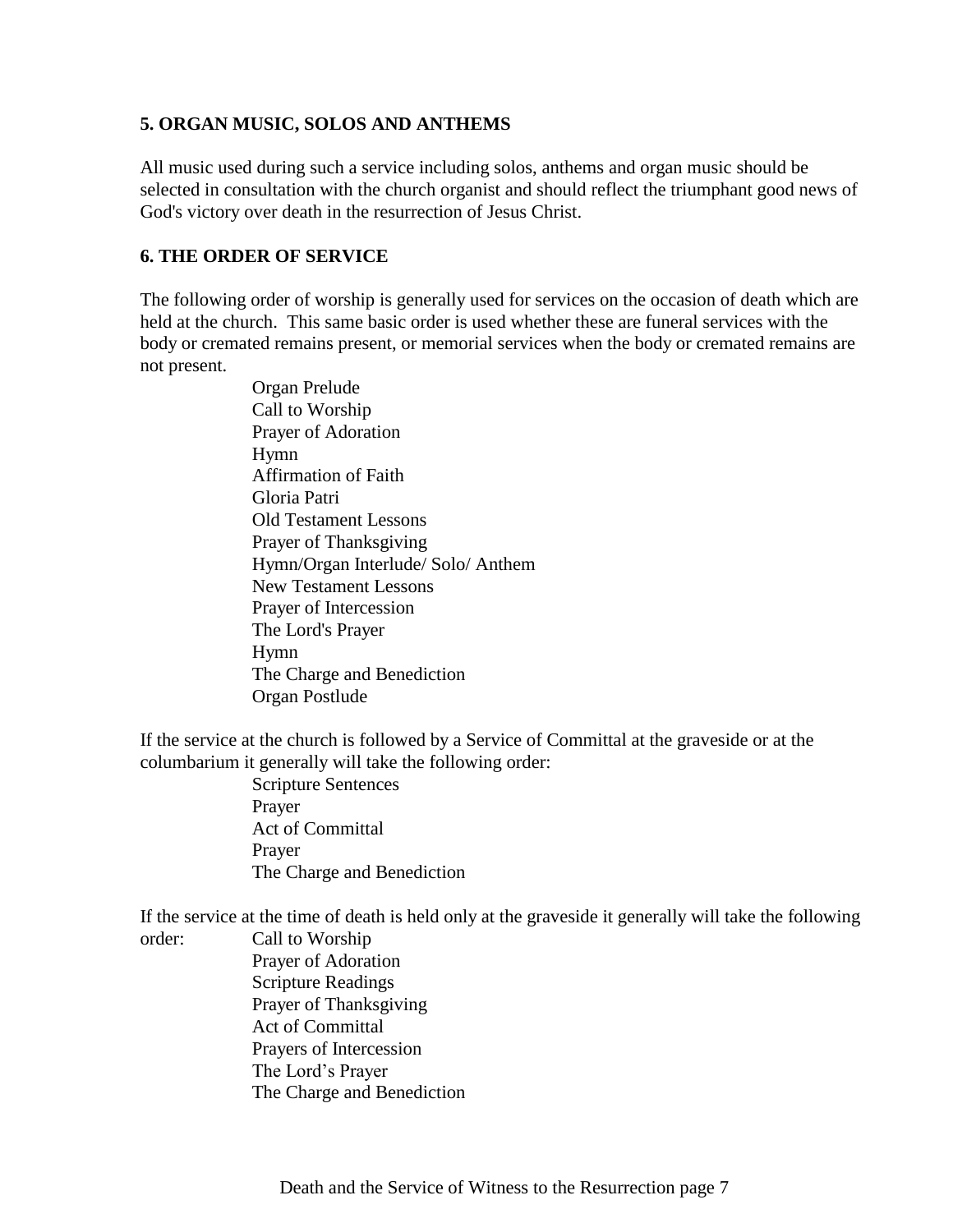# **CHURCH POLICIES CONCERNING SERVICES ON THE OCCASION OF DEATH**

- 1. The pastor, or the church office (526-2430), should be contacted at the time of a death in order to assist the family in making the arrangements for a service. No service should be scheduled before checking the availability of the church and the pastor or guest minister to conduct the service, and someone to play the organ. If the pastor is not available at the time of death these arrangements should be discussed with the church secretary.
- 2. It is anticipated that the pastor will conduct a service at the time of a death, whether this is held at the church, the funeral home or at the graveside. If the family should request another minister to participate in the service this should be made known to the pastor, so that he may extend an invitation and work out the details of the service with the other minister. If the family would like for family members or friends to speak as part of the service this should be made known to the pastor in the planning of the service so that such words of tribute might be included in the service at the appropriate place.
- 3. If the pastor is not available to take the service, the church office should be contacted to make arrangements for another minister to conduct the service.
- 4. It is anticipated that the church organist will play for all services at the time of death which are held at the church. The church organist requests a minimum fee of \$100.00 for playing for funeral and memorial services at the church. If this person is not available the church, through the chairperson of the Worship and Music Committee, will make arrangements for someone to play.
- 5. If a guest soloist is requested by the family, that person must consult with the church organist regarding the selection of music and any rehearsal schedule, when the service is to be held at the church.
- 6. The adult choir, as a volunteer group, ordinarily will not be available to sing at funeral or memorial services at the church.
- 7. The pastor does not charge any fee for his leadership in funeral or memorial services, any gifts of appreciation are left to the discretion of the family.
- 8. The person who is conducting the service will consult with the family regarding special requests for elements to be included in the service but shall have final authority for determining the actual content of the service.
- 9. The church provides a bulletin for each service held at the First Presbyterian Church. This includes brief information concerning the deceased as well as the order of service. Sample copies of such bulletins are available from the pastor.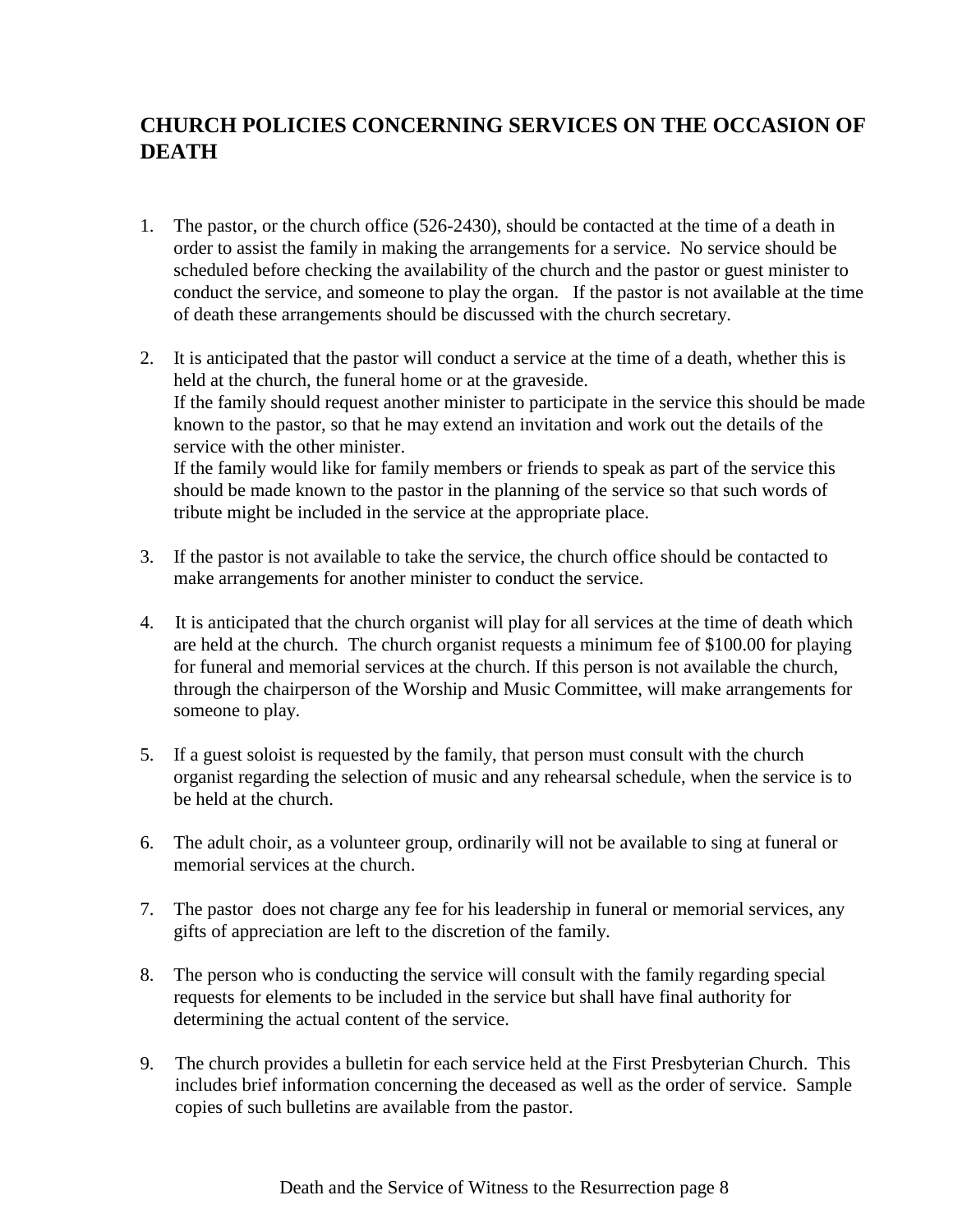- 10. Any audio or video recordings of services at the First Presbyterian Church are the responsibility of the family. The person leading the service should be notified if such recordings are to be made.
- 11. If the body is brought to the church, the casket shall remain closed.
- 12. The church's funeral pall is available for use in any service held in the church. Its use is encouraged, though the family may elect to use a floral casket spray, or the American flag instead. The church pall may also be used at the funeral home and at the graveside provided arrangements have been made with the Funeral Home for its safe return to the church.
- 13. The family will be responsible for any arrangements on the flower stands. If the service takes place near a Sunday, in consultation with the church secretary and/or the chairperson of the Worship and Music Committee, the regular Sunday flowers may be used, or the flowers from the funeral or memorial service may be left for the service on the following Sunday.
- 14. The display of floral arrangements in the church beyond the casket spray must be done in such a way as not to block aisles or access to the pulpit, organ and any other musical instruments to be used during the service.
- 15. If so desired one photograph of the deceased may be placed in the front of the church. Other photographs may be placed in the narthex or the fellowship hall.
- 18. The church, through the Elder of the Month, will provide a sufficient number of ushers for the service. The pallbearers, though, are the responsibility of the family.
- 17. Any fraternal, civic or military rites shall be held at a time and place other than that of the worship service at the church.
- 18. Use of the church's Columbarium Niches for the placing of cremated remains is subject to the Official Policy Statement Columbarium Niches of the First Presbyterian Church, Marianna, Florida. A copy of this statement is available from the pastor, or from the church office.
- 19. Any memorials given to the church shall be received and used according to the Gifts and Memorials Policy of the First Presbyterian Church, Marianna. A copy of this policy is available from the pastor, or from the church office.
- 20. The Stewardship Committee of the Session is available to consult with the family regarding the use to be made of memorials given to the church, as well as to advise those who are planning to remember the church in their wills.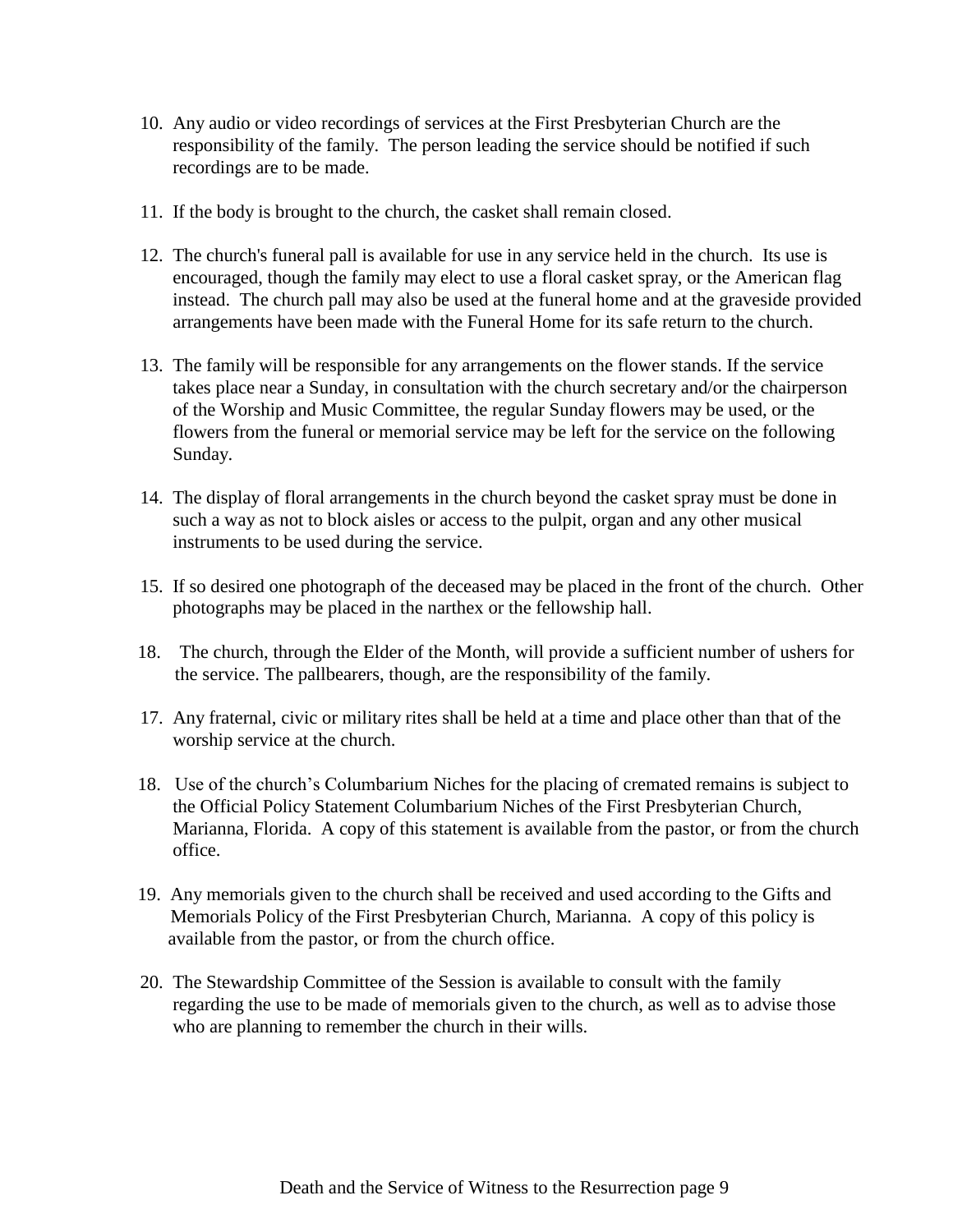- 21. The church parlor and fellowship hall may be used by the family as gathering places before and/or after the Service of Worship. They may also be used as places to greet friends before and/or after the service.
- 22. If so desired by the family, the church will make available to the family a meal on the day of the service. This may be held at the church, at the home, or at some other location dependent upon the preference of the family. Such meals are coordinated through the Hospitality Committee of the Evangelism and Fellowship Committee.
- 23. All participants in the life of the First Presbyterian Church are encouraged to discuss with their families their wishes and preferences regarding details and arrangements for a service on the occasion of death and the disposition of the body using the attached pink form. A copy should be retained by the family. A copy of the form may be placed in a sealed envelope with your name on the outside and given to church office staff to place in a confidential file at the church. This form should be updated as needed. Two copies of the form are attached. Additional forms may be obtained from the church office.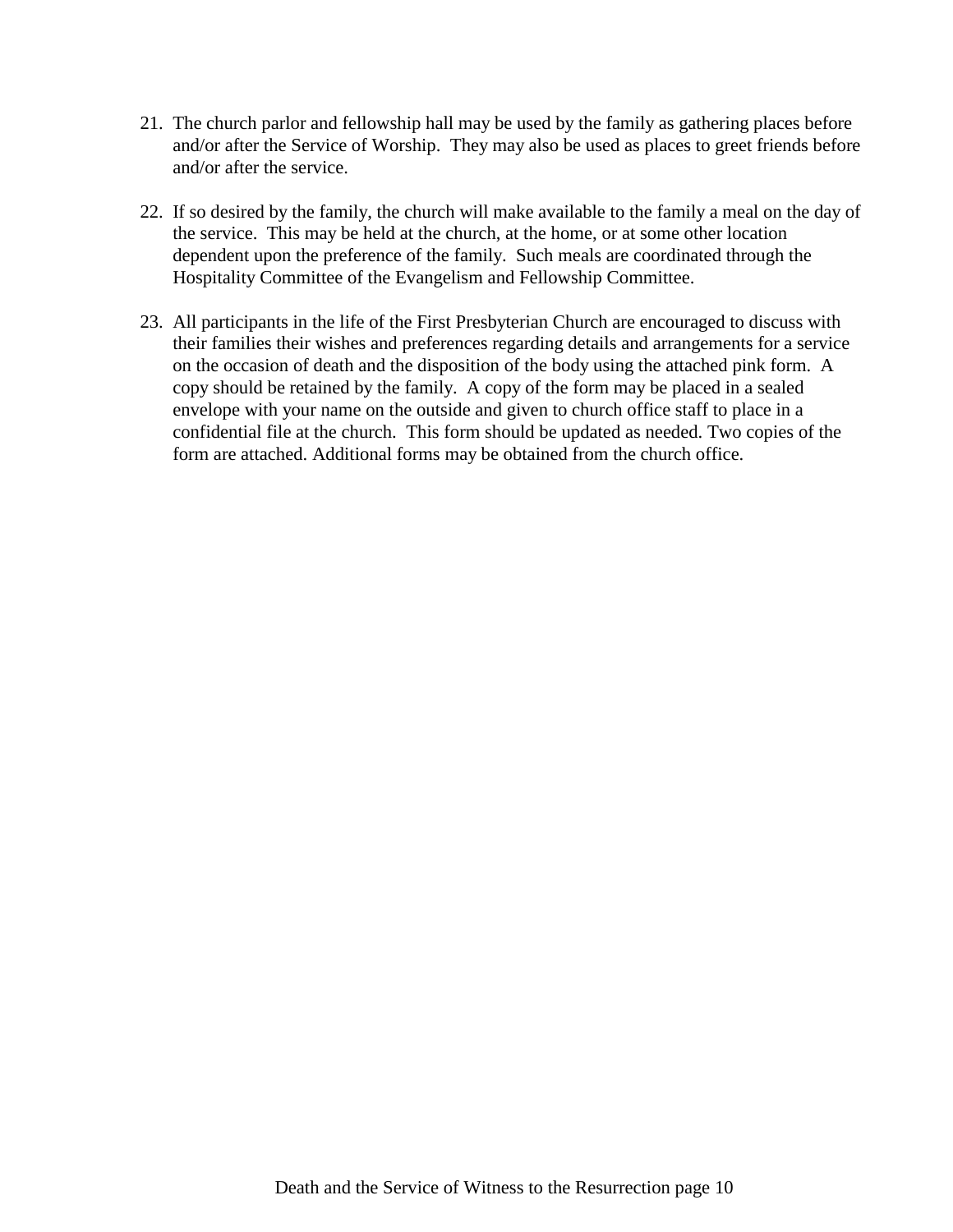# **PLANNING ARRANGEMENTS FOR THE TIME OF DEATH FIRST PRESBYTERIAN CHURCH MARIANNA, FLORIDA**

| Individuals are encouraged to complete this form and to discuss its contents with members of<br>their family. This information should be updated any time your personal situation or feelings on<br>any of these matters change. If you so desire, a copy may be placed in a sealed envelope with<br>your name on the outside and given to the pastor to place in a confidential file at the church. |  |
|------------------------------------------------------------------------------------------------------------------------------------------------------------------------------------------------------------------------------------------------------------------------------------------------------------------------------------------------------------------------------------------------------|--|
| Do you prefer:<br>A funeral service _____(with body or cremated remains present) or a memorial service____                                                                                                                                                                                                                                                                                           |  |
| Do you prefer a service held:                                                                                                                                                                                                                                                                                                                                                                        |  |
| What is your preference for the disposition of your mortal body at the time of death?<br>Burial Cremation Conation b Medical Science                                                                                                                                                                                                                                                                 |  |
| Have you willed your body or any organs to medical science?<br>$Yes$ No $\_\_\_\_\_\$                                                                                                                                                                                                                                                                                                                |  |
| If your body is to be buried, would you prefer:<br>A committal service first, followed by a memorial service?<br>A funeral service, followed by a committal service? _____________________________                                                                                                                                                                                                   |  |
| If your body is to be cremated, would you prefer:<br>A service at the church with the body present prior to cremation?<br>A memorial service at the church with your cremated remains present?<br>A memorial service at the church without your cremated remains present? ________                                                                                                                   |  |
| If your body is to be cremated, what arrangements would you prefer for the disposition of your<br>cremated remains?<br>Burial_______<br>scattering_______<br>$(\text{where})$                                                                                                                                                                                                                        |  |
| Interment in the Church's Columbarium<br>disposal by funeral home_________<br>disposal by family at a later date _______                                                                                                                                                                                                                                                                             |  |
| Would you desire any service in conjunction with the disposition of your cremated remains?<br>$Yes$ <sub>__________</sub>                                                                                                                                                                                                                                                                            |  |